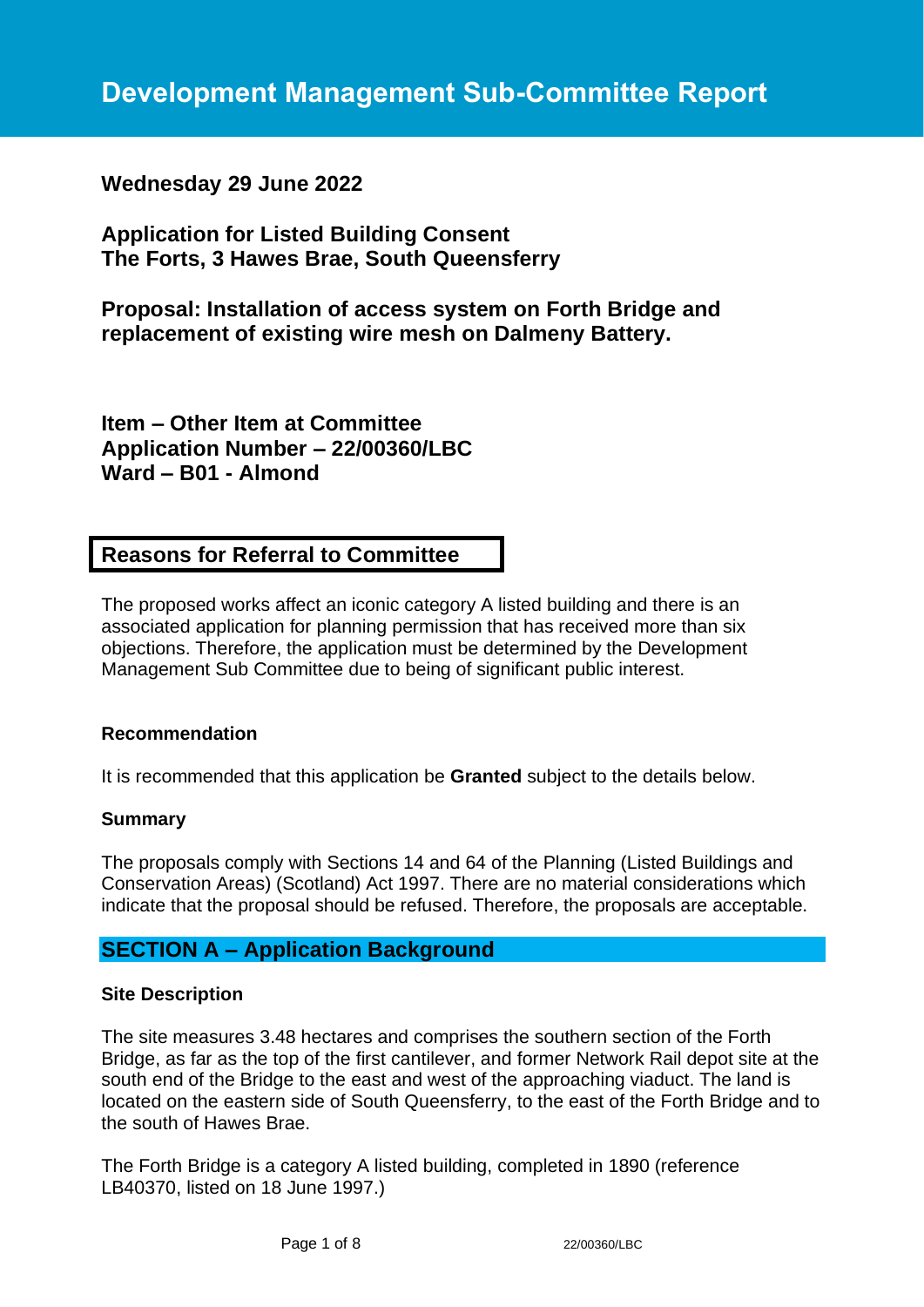UNESCO inscribed the Forth Bridge as a World Heritage Site on 5 July 2015. The bridge has a statement of Outstanding Universal Value and a Management Plan.

Dalmeny Battery, a reinforced concrete coastal defence building, dating from circa 1903, is situated within the eastern section of the former Network Rail depot site and within the garden ground of a modern bungalow known as "The Forts", currently in use as a rented residence. The Battery is category A listed (reference LB52469, listed on 9 May 2018), excluding the engine house, oil store and caretaker's quarters to the east, and boundary railings. There are outbuildings associated with The Forts, including a swimming pool and car port and the extensive garden contains a group of substantial trees in the western section.

The application site is within Queensferry Conservation Area.

## **Description of thee Proposal**

The application proposes additions to the Forth Bridge to form a bridge walk experience and a minor alteration to the Dalmeny Battery as follows:

#### Bridge walk and access

The existing stair accessing the maintenance walkway within the steelwork of the Forth Bridge will be adapted to connect with a new metal gantry with perforated metal balustrading. This gantry will form the access to the bridge walk from the new reception hub building. The alterations to the existing stair involve the removal of part of the lowest flight, the extension of the existing landings and installation of a perforated metal safety screen.

A new stair will be erected up the east side of the Jubilee Tower connecting visitors onto the access track leading to the top of the first cantilever. Four overbridge structures will be installed over key cross-member structures of the bridge and two additional platforms will provide a continuous walkway.

Two new viewing platforms will be installed at either end of the top of the first cantilever to allow clear views across to the north and south. Each platform will measure approximately seven metres by six metres.

The stairs, open-grid walkways and platforms and supporting structures will be manufactured in galvanised steel with GRP handrails and kickboards.

#### Dalmeny Battery

Steel mesh capping is proposed over open sections of the structure to replace the existing wire mesh to make the structure safe for visitors. The previous application proposed glazed capping.

A parallel application has been submitted for planning permission for the development of a Forth Bridge Walk, including a reception hub building, new sections of bridge access system, new viewing platforms, alterations to the Dalmeny Battery, demolition of two outbuildings, associated car parking, landscaping, servicing and alterations to existing vehicular and pedestrian accesses (application reference 22/00358/FUL).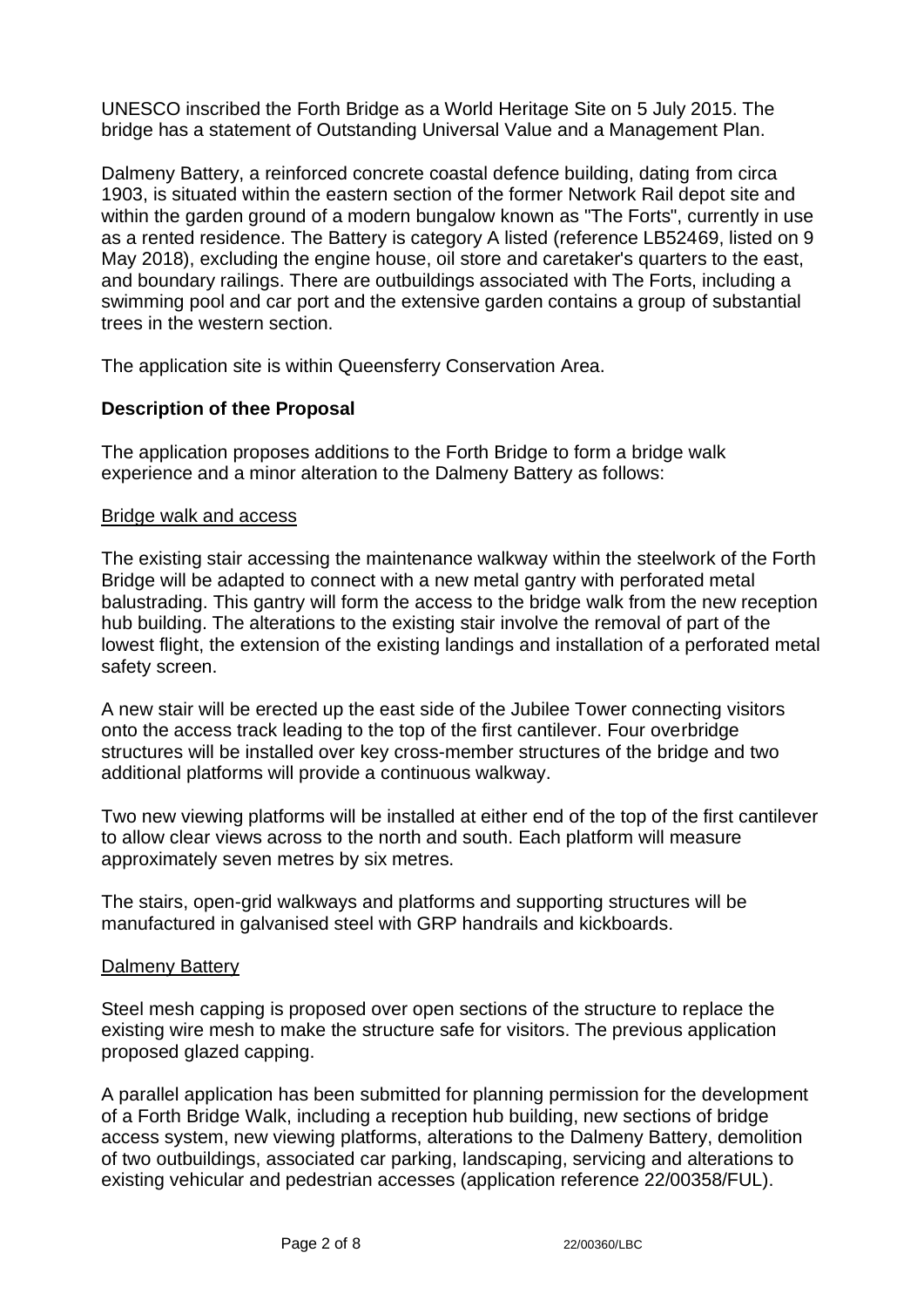# **Supporting Information**

Heritage Statement; Planning Supporting Statement and Design and Access Statement.

## **Relevant Site History**

19/04118/LBC Forth Rail Bridge Hawes Brae South Queensferry

Installation of bridge access system on Forth Bridge and installation of glazed capping to Dalmeny Battery **Granted** 6 April 2020

## **Other Relevant Site History**

Not applicable.

## **Pre-Application process**

Pre-application discussions took place on this application.

## **Consultation Engagement**

Historic Environment Scotland

Refer to Appendix 1 for a summary of the consultation response.

## **Publicity and Public Engagement**

**Date of Neighbour Notification:** Not Applicable **Date of Renotification of Neighbour Notification:** Not Applicable **Press Publication Date(s):** 11 February 2022; **Site Notices Date(s):** 8 February 2022; **Number of Contributors: 2**

## **Section B - Assessment**

## **Determining Issues**

Due to the proposals relating to a listed building(s) within a conservation area, this application for listed building consent requires to be assessed against Sections 14 and 64 of the Planning (Listed Buildings and Conservation Areas) (Scotland) Act 1997 (the "1997 Heritage Act"):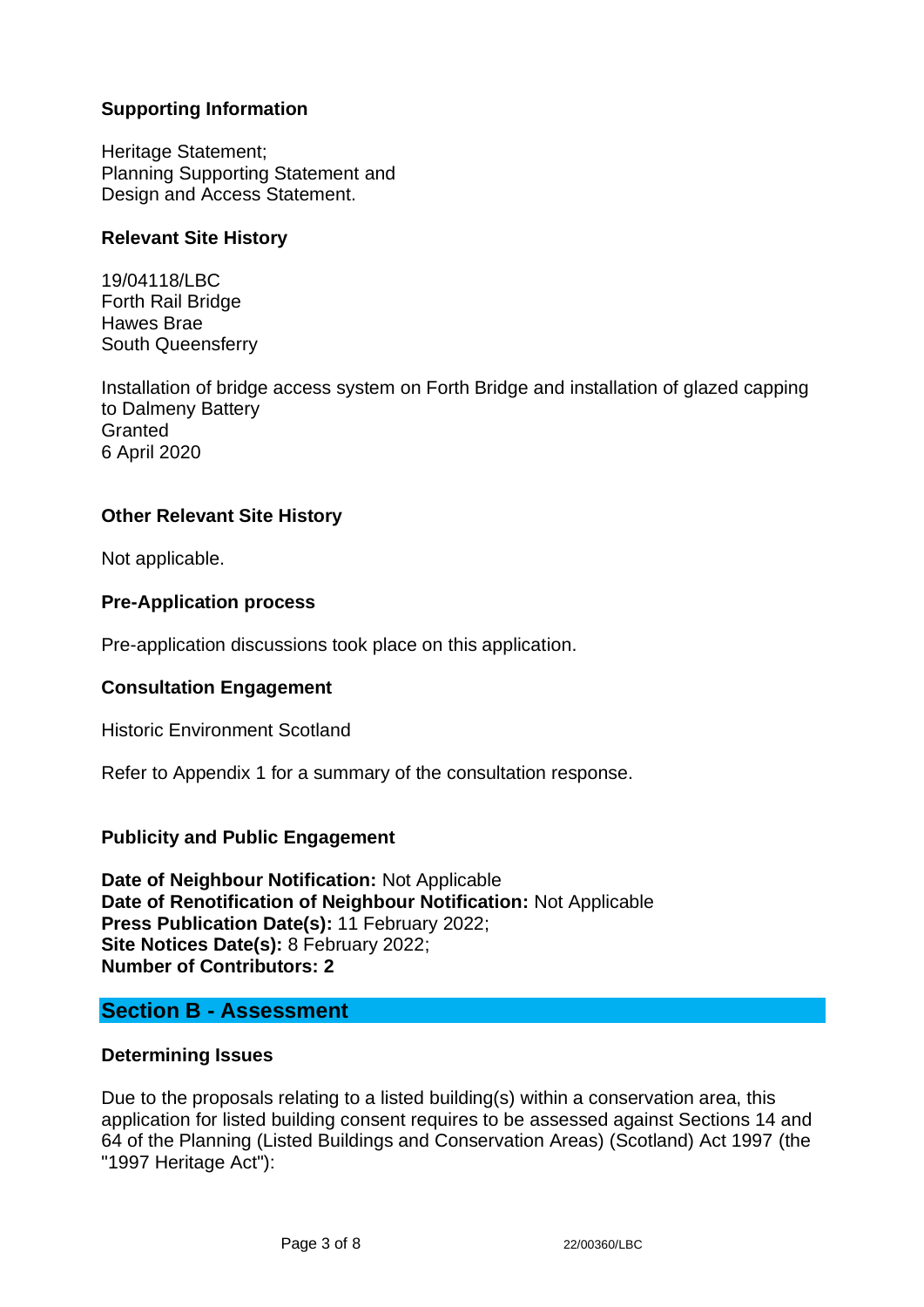- − Having due regard to HES Policy and guidance, do the proposals:
	- a. harm a listed building or its setting? or
	- b. conflict with the objective of preserving or enhancing the character or appearance of the conservation area?
- − If the proposals do comply with HES Policy and guidance, are there any compelling reasons (including but not limited to the public sector equality duty) for not approving them?
- − If the proposals do not comply with HES Policy and guidance, are there any compelling reasons (including but not limited to the public sector equality duty) for approving them?

## **Assessment**

To address these determining issues, it needs to be considered whether:

# **a) The proposals harm the listed building or its setting?**

Section 59 (1) of the Planning (Listed Building and Conservation Areas) (Scotland) Act 1997 states:

*"In considering whether to grant planning permission for development which affects a listed building or its setting, a planning authority or the Secretary of State, as the case may be, shall have special regard to the desirability of preserving the building or its setting or any features of special architectural or historic interest which it possesses."*

The following HES guidance is relevant in the determination of this application:

− Managing Change: Engineering Structures.

## Forth Bridge

This category A listed structure is internationally acclaimed as one of the most ambitious and successful engineering achievements of the 19th century due to its exceptional bridge span and scale for a steel structure. The bridge has a distinctive cantilevered design and russet colour, making the Forth Bridge Scotland's most instantly recognisable industrial landmark and a symbol of national identity.

The proposed walkways and platforms are relatively small in scale and will be inconspicuous against the large bridge trusses. The new stair proposed up the east side of the Jubilee Tower is an extension of the existing stair and will be constructed in the same materials and style, so it will not have any significant visual impact against the granite pier. The supporting steelwork will be bolted or clamped onto the historic structure and any fixings will reuse existing rivet holes rather than drilling new holes, wherever possible.

The proposed alterations and extensions affecting the existing steel access stair from the maintenance compound will have no adverse physical or visual impact on the historic pier.

A condition has been applied to ensure that the specified finishes for the proposed walkways and platforms are appropriate.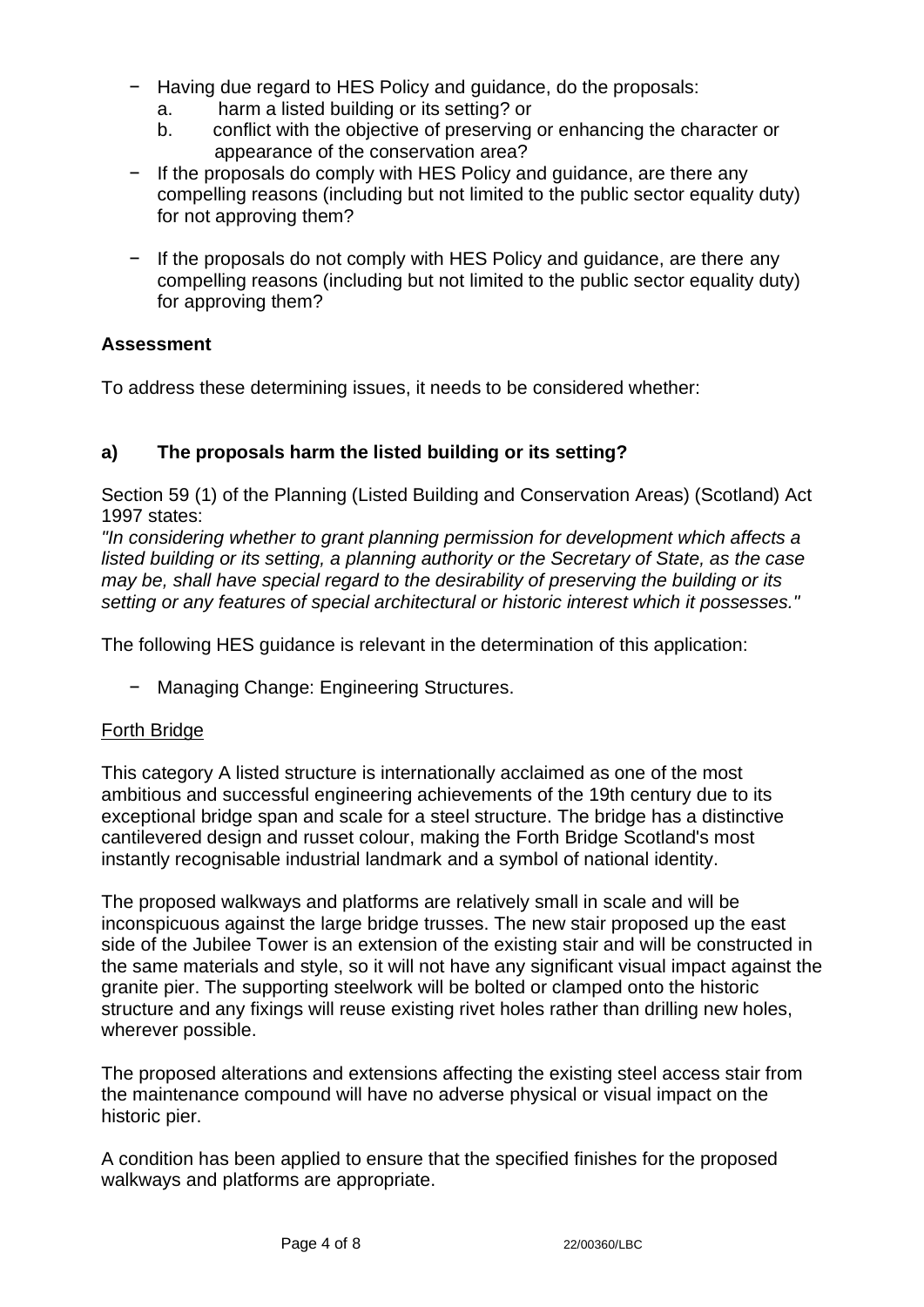The proposed upgrading of the Dalmeny Battery is an appropriate and minimal intervention. The proposed steel mesh capping over the open areas will replace the existing wire mesh covering providing a more robust solution that will allow viewing of the structure whilst protecting its interior.

A condition has been applied to ensure that the proposed fixtures and finish of the proposed capping are appropriate.

#### Setting of Forth Bridge and Dalmeny Battery

The proposed works to these listed structures will have no impact on their respective settings.

## **Conclusion in relation to the listed building**

The proposed interventions to these listed structures are relatively small scale, sensitively designed and reversible so the key characteristics will be preserved.

Historic Environment Scotland has raised no objection to the proposals.

The proposals are acceptable in terms of the Planning (Listed Buildings and Conservation Areas) (Scotland) Act 1997 and relevant HES guidance.

## **b) The proposals harm the character or appearance of the conservation area?**

The Forth Bridge is the most outstanding landmark of Queensferry Conservation Area, dominating the town and wider area with its sheer scale and presence.

The proposed additions to the Forth Bridge are discreet in terms of the sheer scale of the structure and will have no significant impact on its appearance. The proposed replacement mesh capping on the Dalmeny Battery is a minor intervention.

These works will therefore have no impact on the character or appearance of the conservation area.

## **Conclusion in relation to the conservation area**

The proposals are acceptable in terms of the Planning (Listed Buildings and Conservation Areas) (Scotland) Act 1997.

## **c) there are any other matters to consider?**

The following matters have been identified for consideration:

#### Archaeological remains

The site lies within an area of considerable archaeological significance in terms of its 20th century military history and railway heritage.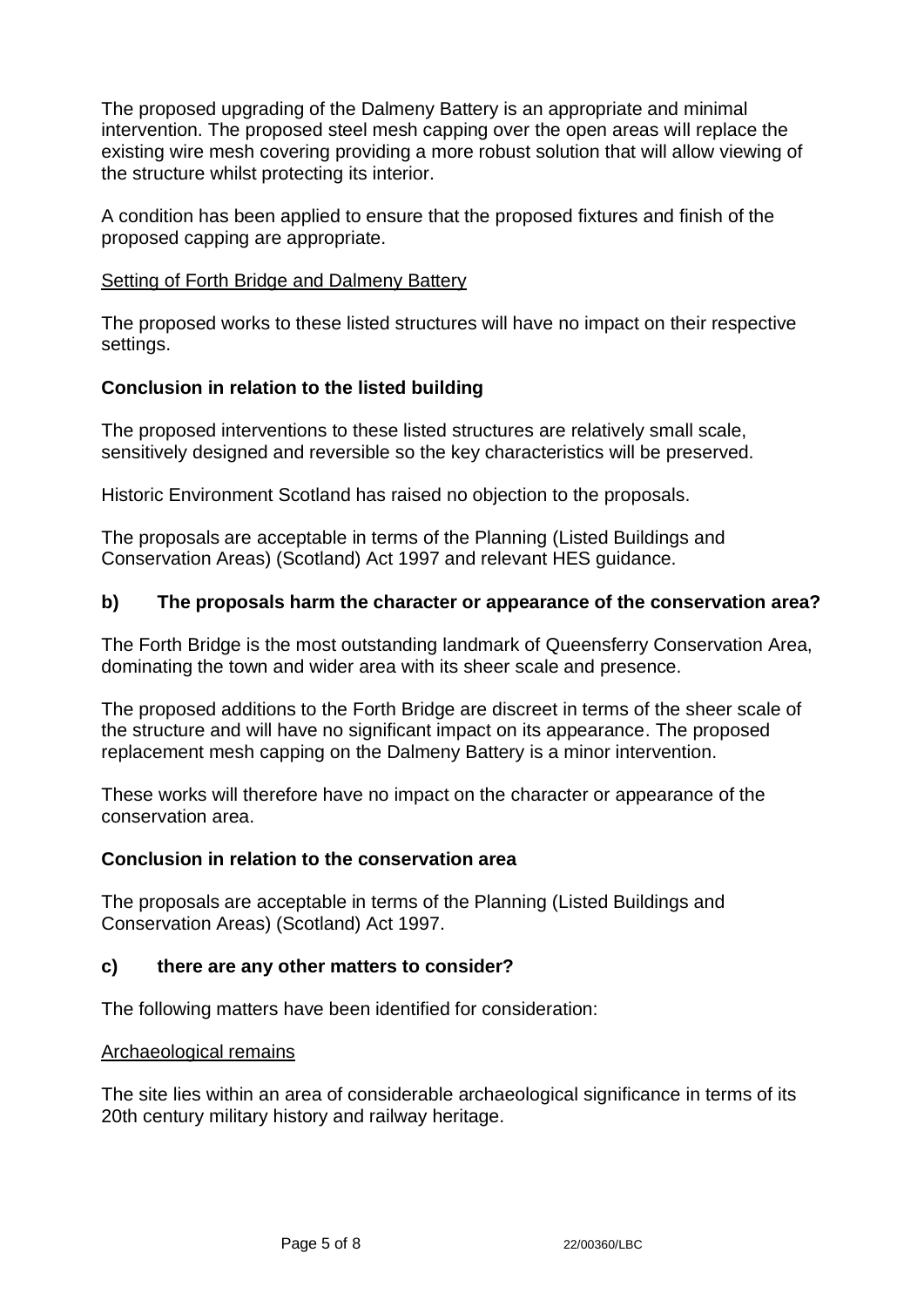A condition has been applied to the parallel application for planning permission to ensure that a programme of archaeological work is undertaken to ensure that any significant archaeological remains are conserved appropriately. This condition is not necessary in terms of the works that require listed building consent.

#### Equalities and human rights

Due regard has been given to section 149 of the Equalities Act 2010. The nature of the visitor experience will require a level of mobility and fitness to ascend the bridge, although visitors with mobility issues will be able to access the new reception hub building and other public areas.

Consideration has been given to human rights. No impacts have been identified through the assessment and no comments have been received in relation to human rights.

#### Public representations

A summary of the representations is provided below:

#### *support comments*

- − the public will be able to access this world-famous structure for the first time to explore its heritage and to access outstanding, world-class views;
- − suitable assessments and safeguards must be put in place to secure the bridge's historic fabric for future generations.

A condition has been applied to ensure that the details of the finish and fixings of the proposed walkways and platforms are appropriate.

#### *non-material considerations*

− the felling trees within the curtilage of the Dalmeny Battery will have an adverse effect on its setting and would require listed building consent.

Listed building consent is not required for landscaping works affecting the setting of a listed building.

## **Conclusion in relation to other matters considered**

The proposals do not raise any concerns in relation to other material considerations identified.

## **Overall conclusion**

The proposals comply with Sections 14 and 64 of the Planning (Listed Buildings and Conservation Areas) (Scotland) Act 1997. There are no material considerations which indicate that the proposal should be refused. Therefore, the proposals are acceptable.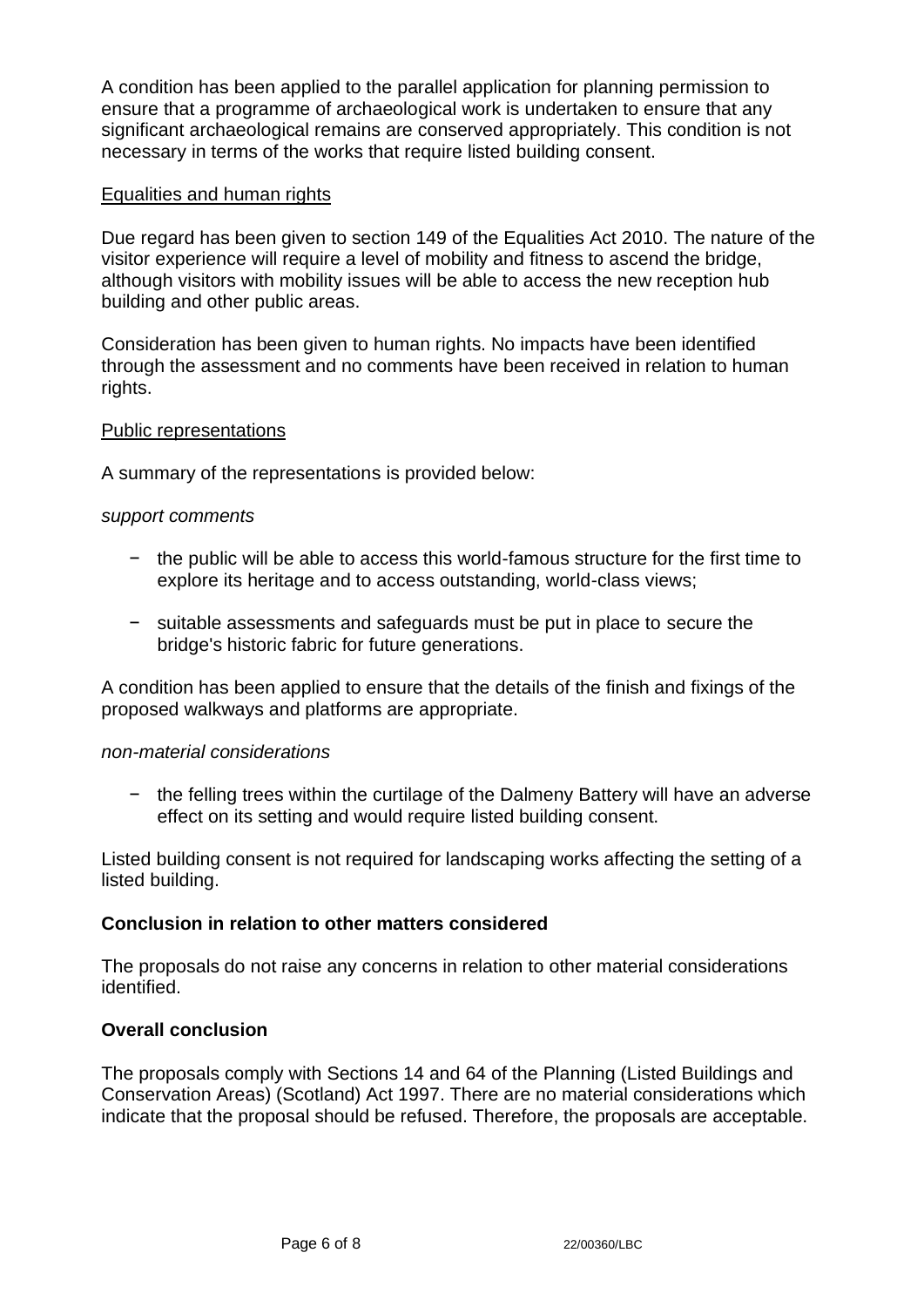# **Section C - Conditions/Reasons/Informatives**

The recommendation is subject to the following;

## **Conditions** :-

- 1. Details of the finishes and fixtures for the new walkways and platforms on the Forth Bridge, including handrails, shall be submitted to and approved in writing by the Planning Authority before work is commenced on site.
- 2. Details of the finish and fixtures for the steel mesh capping on the Dalmeny Battery shall be submitted to and approved in writing by the Planning Authority before work is commenced on site.

#### **Reasons**:-

- 1. In order to safeguard the character of the statutorily listed building.
- 2. In order to safeguard the character of the statutorily listed building.

## **Informatives**

It should be noted that:

1. The works hereby permitted shall be commenced no later than the expiration of three years from the date of this consent.

## **Background Reading/External References**

To view details of the application go to the [Planning Portal](https://citydev-portal.edinburgh.gov.uk/idoxpa-web/applicationDetails.do?activeTab=summary&keyVal=R6DHVXEWMY600)

**Further Information -** [Local Development Plan](https://www.edinburgh.gov.uk/local-development-plan-guidance-1/edinburgh-local-development-plan/1)

**Date Registered: 27 January 2022**

## **Drawing Numbers/Scheme**

01-14

Scheme 1

**David Givan Chief Planning Officer PLACE The City of Edinburgh Council**

Contact: Clare Macdonald, Senior Planning Officer E-mail:clare.macdonald@edinburgh.gov.uk